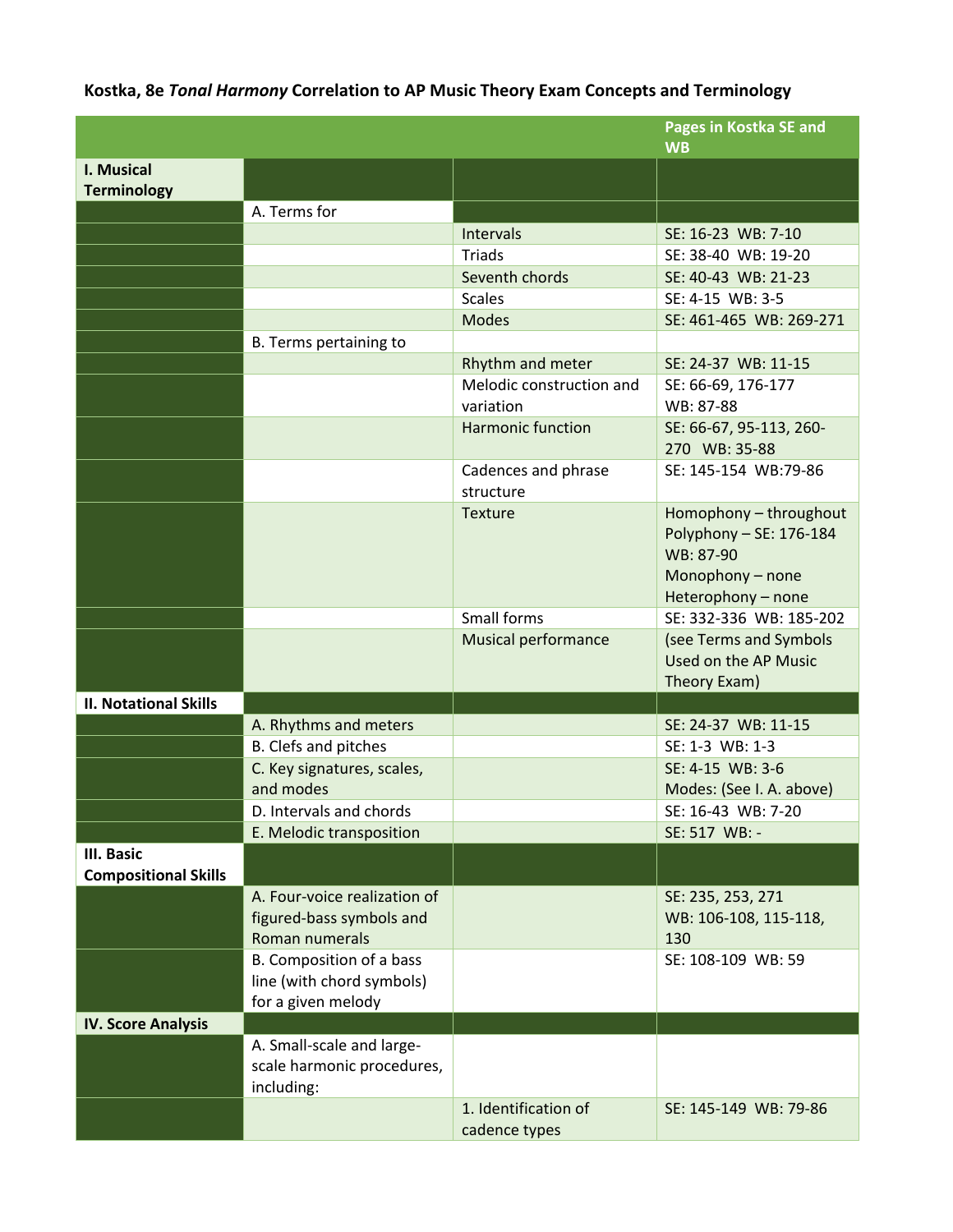|                                                            | 2. Roman-numeral and<br>figured-bass analysis,<br>including nonharmonic<br>tones, seventh chords,<br>and secondary-dominant<br>chords | Figured Bass Analysis: SE:<br>91, 110-111, 130-131,<br>165-166 WB: 55, 65-68,<br>83-86<br>Non-harmonic Tones: SE:<br>194, 202-203, 214-215<br>WB: 93-95, 99-102<br>Seventh Chords: (See I. A.)<br>Secondary-Dominant<br>Chords: SE: 291-296 WB:<br>149-154 |
|------------------------------------------------------------|---------------------------------------------------------------------------------------------------------------------------------------|------------------------------------------------------------------------------------------------------------------------------------------------------------------------------------------------------------------------------------------------------------|
|                                                            | 3. Identification of key<br>centers and key<br>relationships; recognition<br>of modulation to closely<br>related keys                 | Key: SE: 4-15 WB: 3-5<br>Modulation: SE: 298-312<br>WB: 165-172                                                                                                                                                                                            |
| B. Melodic organization<br>and developmental<br>procedures |                                                                                                                                       |                                                                                                                                                                                                                                                            |
|                                                            | 1. scales (e.g., major,<br>minor, pentatonic, whole-<br>tone, modal)                                                                  | M/m: SE: 4-15 WB: 3-5<br>Pentatonic: SE: 166-168<br>$WB: -$<br>Whole Tone: SE: 468 WB:                                                                                                                                                                     |
|                                                            | 2. motivic development<br>and relationships (e.g.,<br>inversion, retrograde,<br>sequence, imitation)                                  | SE: 96-98, 517 WB: -                                                                                                                                                                                                                                       |
| C. Rhythmic/metric<br>organization                         |                                                                                                                                       |                                                                                                                                                                                                                                                            |
|                                                            | 1. meter type (e.g., duple,<br>triple, quadruple,<br>irregular) and beat type<br>(e.g., simple, compound)                             | SE: 25-37 WB: 11-15                                                                                                                                                                                                                                        |
|                                                            | 2. rhythmic devices and<br>procedures (e.g.,<br>augmentation,<br>diminution, hemiola)                                                 | Hemiola: SE: 270, 492<br>WB: 143<br>Augmentation: -<br>Diminution: -                                                                                                                                                                                       |
| D. Texture                                                 |                                                                                                                                       |                                                                                                                                                                                                                                                            |
|                                                            | 1. types (e.g., monophony,<br>homophony, polyphony)                                                                                   | See: I. B. Texture                                                                                                                                                                                                                                         |
|                                                            | canon)                                                                                                                                | $WB: -$<br>Imitation: SE: 96, 123<br>$WB: -$                                                                                                                                                                                                               |
|                                                            |                                                                                                                                       |                                                                                                                                                                                                                                                            |
| E. Formal devices and/or                                   |                                                                                                                                       |                                                                                                                                                                                                                                                            |
| procedures                                                 | 1. phrase structure                                                                                                                   | SE: 150-160 WB: 80-86                                                                                                                                                                                                                                      |
|                                                            | 2. devices (e.g., imitation,                                                                                                          | Canon: SE 123, 541-542                                                                                                                                                                                                                                     |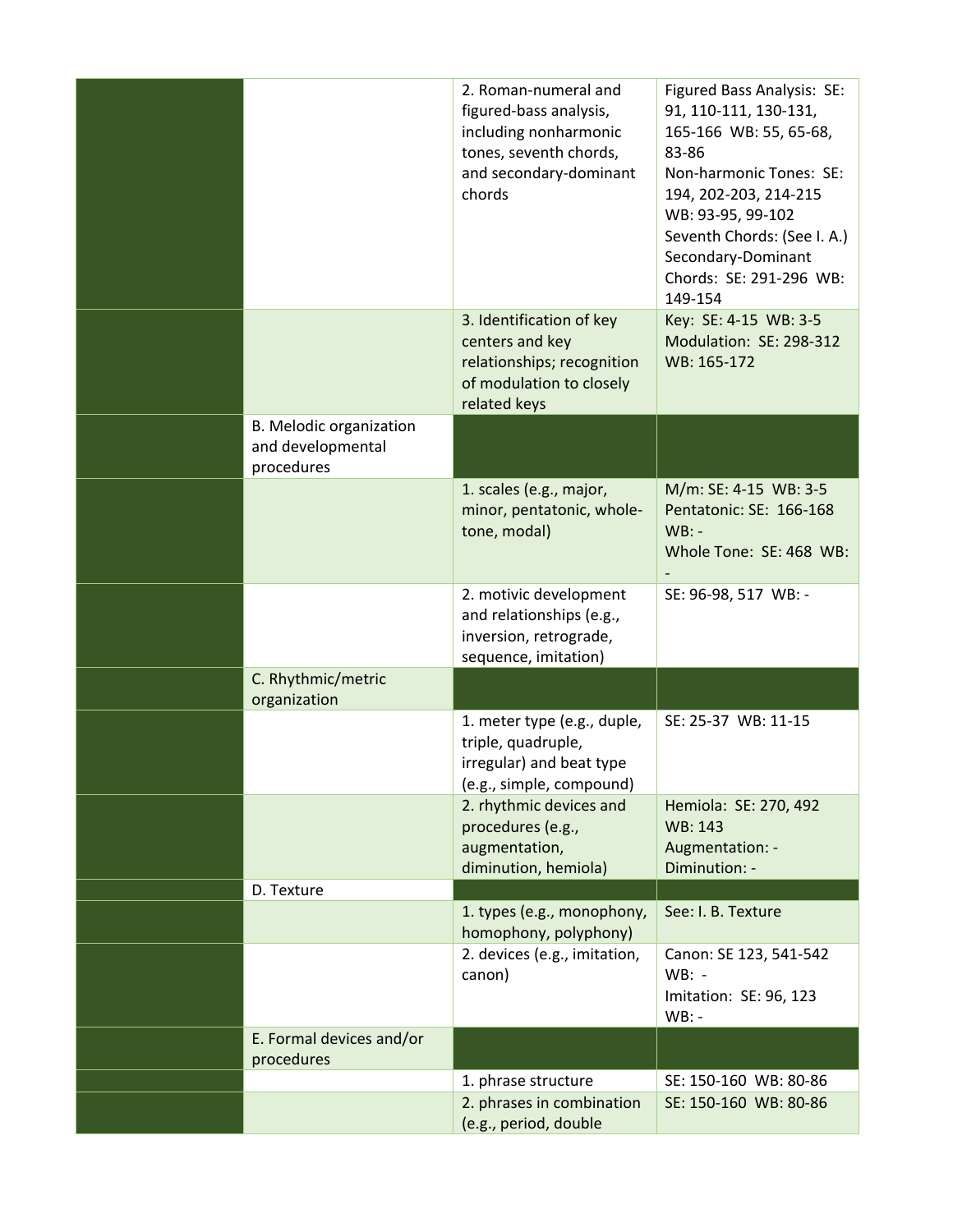|                        |                                                                                                                                                           | period, phrase group)                                                                                                                               |                                                                          |
|------------------------|-----------------------------------------------------------------------------------------------------------------------------------------------------------|-----------------------------------------------------------------------------------------------------------------------------------------------------|--------------------------------------------------------------------------|
|                        |                                                                                                                                                           | 3. small forms                                                                                                                                      | SE: 332-336 WB: 185-199                                                  |
| <b>V. Aural Skills</b> |                                                                                                                                                           |                                                                                                                                                     |                                                                          |
|                        | A. Sight-singing                                                                                                                                          |                                                                                                                                                     |                                                                          |
|                        | <b>B. Melodic dictation</b>                                                                                                                               |                                                                                                                                                     |                                                                          |
|                        | C. Harmonic dictation                                                                                                                                     |                                                                                                                                                     |                                                                          |
|                        |                                                                                                                                                           | 1. notation of soprano and<br>bass lines                                                                                                            |                                                                          |
|                        |                                                                                                                                                           | 2. harmonic analysis in a<br>four-voice texture                                                                                                     | SE: 91, 110-111 WB: 55,<br>65-68                                         |
|                        | D. Identification of isolated<br>pitch and rhythmic<br>patterns                                                                                           |                                                                                                                                                     |                                                                          |
|                        | E. Detection of errors in<br>pitch and rhythm in one-<br>and two-voice examples                                                                           |                                                                                                                                                     |                                                                          |
|                        | F. Identification of<br>processes and materials in<br>the context of music<br>literature representing a<br>broad spectrum of genres,<br>media, and styles |                                                                                                                                                     |                                                                          |
|                        |                                                                                                                                                           | 1. melodic organization<br>(e.g., scale-degree<br>function of specified<br>tones, scale types, mode,<br>contour, sequences,<br>motivic development) | SE: 4-16, 150-152, 300<br>WB: 1-6, 80-86                                 |
|                        |                                                                                                                                                           | 2. harmonic organization<br>(e.g., chord function,<br>inversion, quality)                                                                           | SE: 38-49, 66-67, 95-113,<br>260-270<br>WB: 19-23                        |
|                        |                                                                                                                                                           | 3. tonal organization (e.g.,<br>cadence types, key<br>relationships)                                                                                | SE: 145-149, 300-301<br>WB: 79-86, 163-169                               |
|                        |                                                                                                                                                           | 4. meter and rhythmic<br>patterns                                                                                                                   | SE: 24-37 WB: 11-15                                                      |
|                        |                                                                                                                                                           | 5. instrumentation (i.e.,<br>identification of timbre                                                                                               |                                                                          |
|                        |                                                                                                                                                           | 6. texture (e.g., number<br>and position of voices,<br>degrees of independence,<br>presence of imitation,<br>density)                               | There are recorded<br>examples provided<br>throughout the SE: and<br>WB: |
|                        |                                                                                                                                                           | 7. formal procedures (e.g.,<br>phrase structure;<br>distinctions among literal<br>repetition, varied<br>repetition, and contrast;<br>small forms)   | SE: 150-160 WB: 79-86                                                    |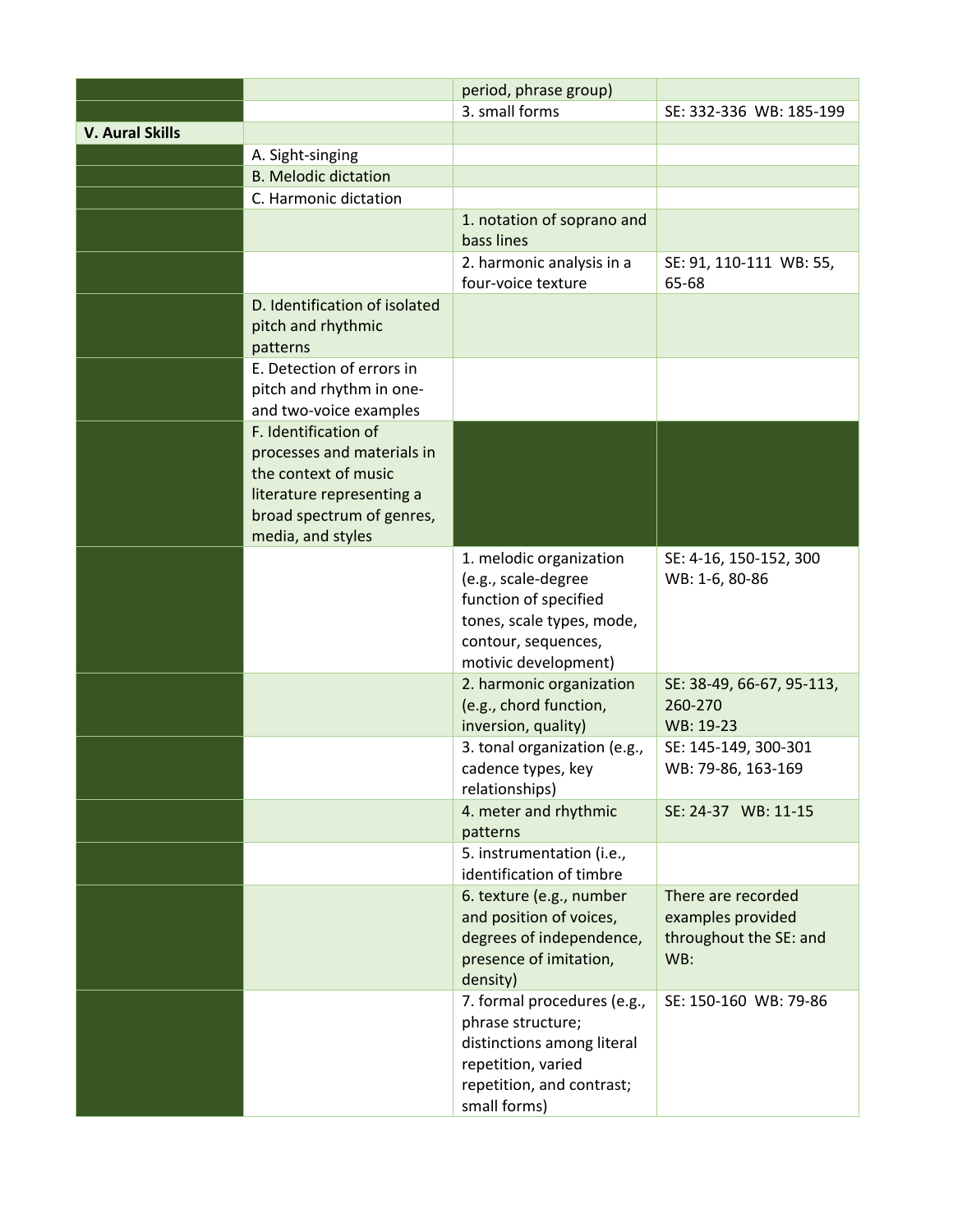**Kostka, 8e** *Tonal Harmony* **Correlation to Terms and Symbols Used on the AP Music Theory Exam**

|             |                               | Pages in Kostka SE and WB    |
|-------------|-------------------------------|------------------------------|
| <b>FORM</b> |                               |                              |
|             | <b>Symbols</b>                |                              |
|             | <b>Terms</b>                  |                              |
|             | Cadence                       | SE: 88-89, 135-149, 164-165  |
|             |                               | WB: 79-87                    |
|             | <b>Cadential extension</b>    | SE: 147 WB: 79-87            |
|             | Coda                          | SE: 338 WB: 185-202          |
|             | Codetta                       |                              |
|             | Contour                       | SE: 173-176 WB: 87-90        |
|             | Countermelody                 |                              |
|             | Elision (phrase elision)      | SE: 152 WB: 79-86            |
|             | Fragment (fragmented motive)  | SE: 150 WB: -                |
|             | Introduction                  | $\overline{\phantom{a}}$     |
|             | Jazz and pop terms            |                              |
|             | <b>Bridge</b>                 | SE: 335 WB: 185-202          |
|             | Chorus                        | $\overline{\phantom{a}}$     |
|             | Song form (ABBA)              | $\overline{a}$               |
|             | Turnaround                    | $\overline{\phantom{a}}$     |
|             | Twelve-bar blues              | $\overline{\phantom{a}}$     |
|             | <b>Melodic procedures</b>     |                              |
|             | Augmentation                  |                              |
|             | Conjunct                      | SE: 656 WB: -                |
|             | Diminution                    |                              |
|             | Disjunct                      | $\overline{\phantom{a}}$     |
|             | Extension, phrase extension   | $\overline{\phantom{a}}$     |
|             | Fragmentation                 | $\overline{a}$               |
|             | Internal expansion            |                              |
|             | Inversion, melodic inversion  | SE: 659                      |
|             | Literal repetition            | $\overline{a}$               |
|             | <b>Motivic transformation</b> | $\qquad \qquad \blacksquare$ |
|             | Octave displacement           | $\overline{a}$               |
|             | Retrograde                    | SE: 617                      |
|             | Rhythmic transformation       |                              |
|             | Sequence                      | SE: 96-98 WB: 55-60          |
|             | Sequence repetition           | SE: 96-98 WB: 55-60          |
|             | Transposition                 | SE: 509-510, 555 WB: -       |
|             | Truncation                    |                              |
|             | Motive                        | SE: 150-162 WB: 79-86        |
|             | Period                        |                              |
|             | Antecendent                   | SE: 154 WB: 79-80            |
|             | Consequent                    | SE: 154 WB: 79-80            |
|             | <b>Contrasting period</b>     | SE: 156-157 WB: 79-80        |
|             | Double period                 | SE: 155, 158-159 WB: 79-80   |
|             | Parallel period               | SE: 155-156 WB: 79-80        |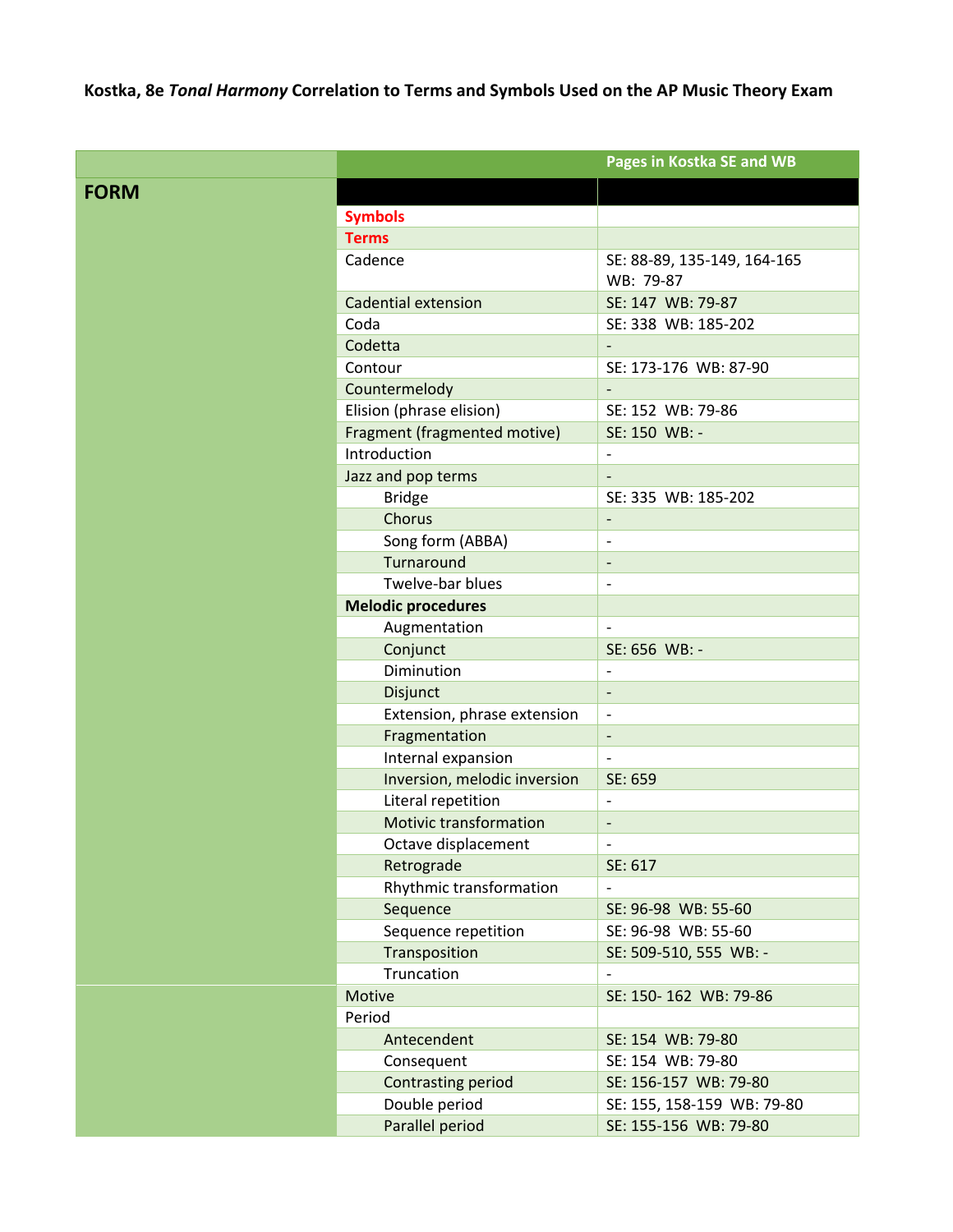| Phrase group                         | SE: 160 WB: 79-80                          |  |
|--------------------------------------|--------------------------------------------|--|
| Refrain                              |                                            |  |
| Small forms                          |                                            |  |
| <b>Binary</b>                        | SE: 329-332 WB: 185-202                    |  |
| Rounded binary                       | SE: 335-336 WB: 185-202                    |  |
| Simple binary                        | SE: 329-332, 335-336 WB: 185-              |  |
|                                      | 202                                        |  |
| Ternary                              | SE: 332-225, 338 WB: 185-202               |  |
| Solo, soli                           |                                            |  |
| Stanza                               | $\overline{a}$                             |  |
| Strophic                             | -                                          |  |
| Theme                                |                                            |  |
| Thematic transformation              |                                            |  |
| Through-composed                     |                                            |  |
| Tutti                                |                                            |  |
| Variation                            |                                            |  |
| Verse                                |                                            |  |
|                                      |                                            |  |
| <b>Symbols</b>                       |                                            |  |
|                                      |                                            |  |
| Roman and Arabic numerals            | SE: 38-45 WB: 19-30                        |  |
| <b>Traids</b>                        | SE: 38-40 WB: 19-30                        |  |
| Seventh Chords                       | SE: 40-43 WB: 19-30                        |  |
| Other figures                        | SE: 44-45, 200-202                         |  |
|                                      | WB: 19-30, 91-98                           |  |
| <b>Cadence Types</b>                 |                                            |  |
|                                      |                                            |  |
| Authentic                            | SE: 145, 147, 149, 241                     |  |
|                                      | WB: 79-86                                  |  |
| imperfect authentic                  | SE: 146-147, 151 WB: 79-86                 |  |
| perfect authentic                    | SE: 145, 420 WB: 79-86                     |  |
| Conclusive cadence                   | SE: 149 WB: 79-86                          |  |
| Deceptive                            | SE: 88-89, 105, 147, 149, 151, 262         |  |
|                                      | WB: 41-54, 79-86                           |  |
| Half                                 | SE: 147-148, 149, 192, 451                 |  |
|                                      | WB: 79-86                                  |  |
| Phrygian half                        | SE: 148 WB: 79-86                          |  |
| Inconclusive cadence                 |                                            |  |
| Plagal                               | SE: 148, 149, 240, 241, 419                |  |
|                                      | WB: 79-86                                  |  |
| <b>Chord Quality</b>                 |                                            |  |
| <b>Triads</b>                        | SE: 38-40 WB: 19-30                        |  |
| Augmented or +                       | SE: 38-40 WB: 19-30                        |  |
| Diminished or °                      | SE: 38-40 WB: 19-30                        |  |
| Major or M                           | SE: 38-40 WB: 19-30                        |  |
| Minor or m                           | SE: 38-40 WB: 19-30                        |  |
| Seventh chords                       | SE: 40-43 WB: 19-30                        |  |
| Major seventh                        | SE: 40-43 WB: 19-30                        |  |
| Dominant seventh                     | SE: 40-43 WB: 19-30                        |  |
| Major-minor seventh<br>Minor seventh | SE: 40-43 WB: 19-30<br>SE: 40-43 WB: 19-30 |  |

## **HARMONY**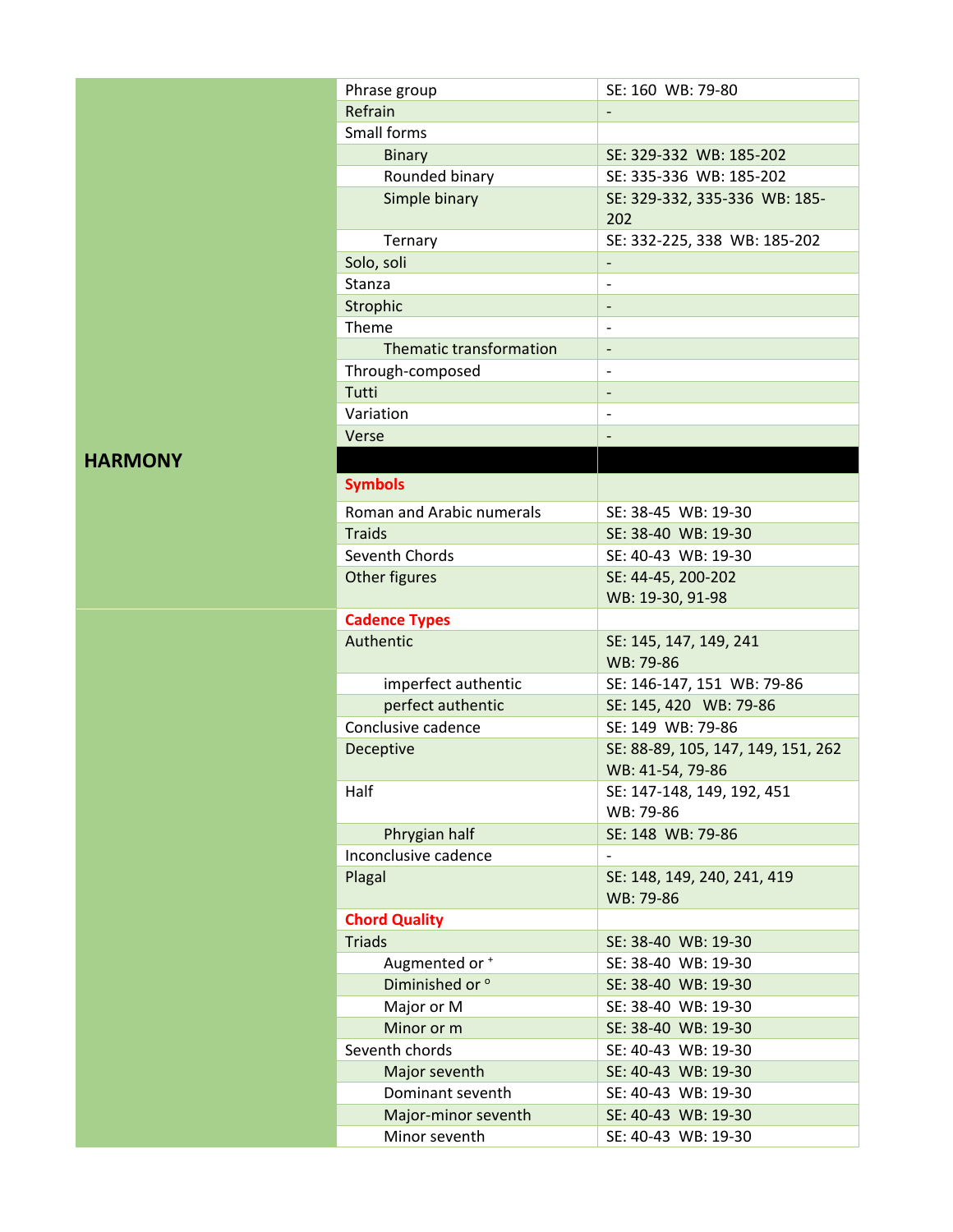| Half-diminished seventh            | SE: 40-43 WB: 19-30                                   |  |
|------------------------------------|-------------------------------------------------------|--|
| Fully-diminished seventh           | SE: 40-43 WB: 19-30                                   |  |
| <b>Functions and Progressions</b>  |                                                       |  |
| Scale degrees/diatonic chord       | SE: 15-16 WB: 1-10                                    |  |
| names                              |                                                       |  |
| Tonic                              | SE: 15-16 WB: 1-10                                    |  |
| Supertonic                         | SE: 15-16 WB: 1-10                                    |  |
| <b>Mediant</b>                     | SE: 15-16 WB: 1-10                                    |  |
| Subdominant                        | SE: 15-16 WB: 1-10                                    |  |
| Dominant                           | SE: 15-16 WB: 1-10                                    |  |
| Submediant                         | SE: 15-16 WB: 1-10                                    |  |
| Subtonic                           | SE: 15-16 WB: 1-10                                    |  |
| Leading tone                       | SE: 15-16 WB: 1-10                                    |  |
| <b>Functions</b>                   |                                                       |  |
| Tonic function                     | SE: 98-99 WB: 55-60                                   |  |
| <b>Dominant function</b>           | SE: 98-99, 102-103 WB: 55-60                          |  |
| <b>Predominant function</b>        | SE: 99-100, 103-104 WB: 55-60                         |  |
| Circle of fifths                   | SE: 7-8, 11-12 WB: 1-10                               |  |
| Deceptive progression              | SE: 226, 262, 449, 147                                |  |
|                                    | WB: 105-122                                           |  |
| Harmonic rhythm                    | SE: 149-150 WB: 80-86                                 |  |
| Modulation                         |                                                       |  |
| <b>Common tone modulation</b>      | SE: 317-322, 443-445                                  |  |
|                                    | WB: 177-186, 253-268                                  |  |
| Phrase modulation                  | SE: 198-199, 322-323                                  |  |
|                                    | WB: 91-98, 177-186                                    |  |
| Pivot (common) chord               | SE: 302-304 WB: 161-176                               |  |
| modulation                         |                                                       |  |
| Neighboring chord                  |                                                       |  |
| Rate of harmonic change            | SE: 149-150 WB: 80-86                                 |  |
| Realize, realization of a figured  | SE: 110-111, 130-131, 165-166                         |  |
| bass, realization of a four-part   | Figured Bass: WB: 55, 65-68, 83-86                    |  |
| Roman numeral progression          | RN Prog: WB: 35-60                                    |  |
| Retrogression                      |                                                       |  |
| Secondary dominant                 | SE: 242, 424, 433, 441                                |  |
|                                    | WB: 133-160                                           |  |
| Secondary leading tone chord       | SE: 260-261, 273-281<br>WB: 133-160                   |  |
| Tonicization                       |                                                       |  |
| Treatment of second inversion      | SE: 298-300, 316 WB: 161-176<br>SE: 133-144 WB: 71-78 |  |
| triads                             |                                                       |  |
| Arpeggiating                       | SE: 133-144 WB: 71-78                                 |  |
| Cadential                          | SE: 133-144 WB: 71-78                                 |  |
| Neighboring or pedal               | SE: 133-144 WB: 71-78                                 |  |
| Passing                            | SE: 133-144 WB: 71-78                                 |  |
| <b>Nonharmonic Tones (Nonchord</b> | SE: 185-217 WB: 91-104                                |  |
| Tones)                             |                                                       |  |
| Anticipation                       | SE: 186, 208-209 WB: 91-104                           |  |
| Appoggiatura                       | SE: 186, 205-206 WB: 91-104                           |  |
|                                    |                                                       |  |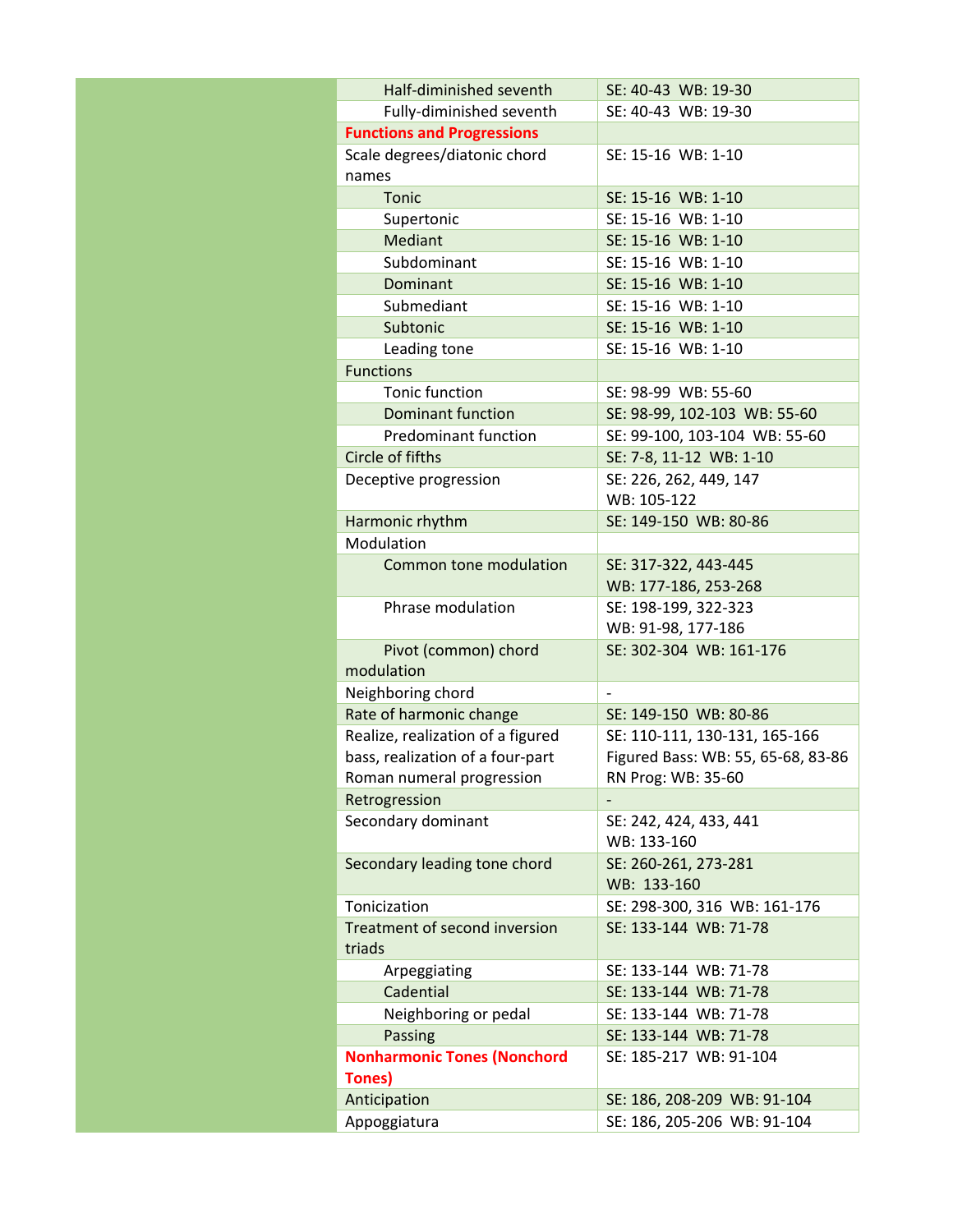| Embellishment                     | SE: 200-201 WB: 91-104          |  |
|-----------------------------------|---------------------------------|--|
| Escape tone (échappeé)            | SE: 186, 207, 240 WB: 91-104    |  |
| Neighboring tone (auxiliary tone, | SE: 186, 207 WB: 91-104         |  |
| embellishing tone, neighbor note) |                                 |  |
| Double neighbor                   | SE: 186, 207 WB: 91-104         |  |
| Lower neighbor                    | SE: 186, 207 WB: 91-104         |  |
| Upper neighbor                    | SE: 186, 207 WB: 91-104         |  |
| Neighbor group (cambiata,         | SE: 186, 207 WB: 91-104         |  |
| changing tones, changing notes)   |                                 |  |
| Ornament                          | $\overline{a}$                  |  |
| Passing tone (accented,           | SE: 186, 187-189, 212, 423      |  |
| unaccented)                       | WB: 91-104                      |  |
| Pedal point                       | SE: 186, 210-211 WB: 91-104     |  |
| Preparation                       | SE: 195 WB: 91-98               |  |
| Resolution                        | SE: 195-200 WB: 91-98           |  |
| Retardation                       | SE: 186, 196 WB: 91-98          |  |
| Suspension                        | SE: 186, 195-200 WB: 91-98      |  |
| Rearticulated suspension          | SE: 186, 195-200 WB: 91-98      |  |
| Suspension chain                  | SE: 186, 195-200 WB: 91-98      |  |
| <b>Spacing/Voicing/Position</b>   |                                 |  |
| Alto                              | SE: 70, 72 WB: 35-40            |  |
| <b>Bass</b>                       | SE: 70, 72 WB: 35-40            |  |
| Close position                    | SE: 71-72 WB: 35-40             |  |
| <b>Doubling</b>                   | SE: 82: WB 35-40                |  |
| First inversion                   | SE: 43, 45, 114-132             |  |
|                                   | WB: 19-30, 61-70                |  |
| Inversion, inversion of chords    | SE: 42, 45 WB: 19-30            |  |
| Open position                     | SE: 71-72 WB 35-40              |  |
| Root                              | SE: 39 WB: 19-30                |  |
| Root position                     | SE: 43, 45, 81-94               |  |
|                                   | WB: 19-30, 41-54                |  |
| Second inversion                  | SE: 43, 45, 133-144, 353        |  |
|                                   | WB: 19-30, 71-78                |  |
| Soprano                           | SE: 70, 72 WB: 35-40            |  |
| Tenor                             | SE: 70, 72 WB: 35-40            |  |
| Third inversion                   | SE: 43, 45, 240-241             |  |
|                                   | WB: 19-30, 123-132              |  |
| <b>Voice Leading</b>              | SE: 66-80 WB: 35-40             |  |
| Common tone                       | SE: 83, 84, 86 WB: 41-54        |  |
| Contrary motion                   | SE: 74, 123, 287, 390, 456, 477 |  |
|                                   | WB: 35-40, 61-70, 147-160       |  |
| Cross relation (false relation)   | $\overline{\phantom{0}}$        |  |
| Crossed voices (voice crossing)   | SE: 71, 181 WB: 35-40           |  |
| Direct fifths (hidden fifths)     | SE: 77-78 WB: 35-40             |  |
| Direct octaves (hidden octaves)   | SE: 77-78 WB: 35-40             |  |
| Oblique motion                    | SE: 74, 124 WB: 35-40           |  |
| Overlapping voices                | SE: 181 WB: WB: 35-40           |  |
| Parallel motion                   | SE: 73-78 WB: 35-40             |  |
| Parallel intervals                | SE: 73-78 WB: 35-40             |  |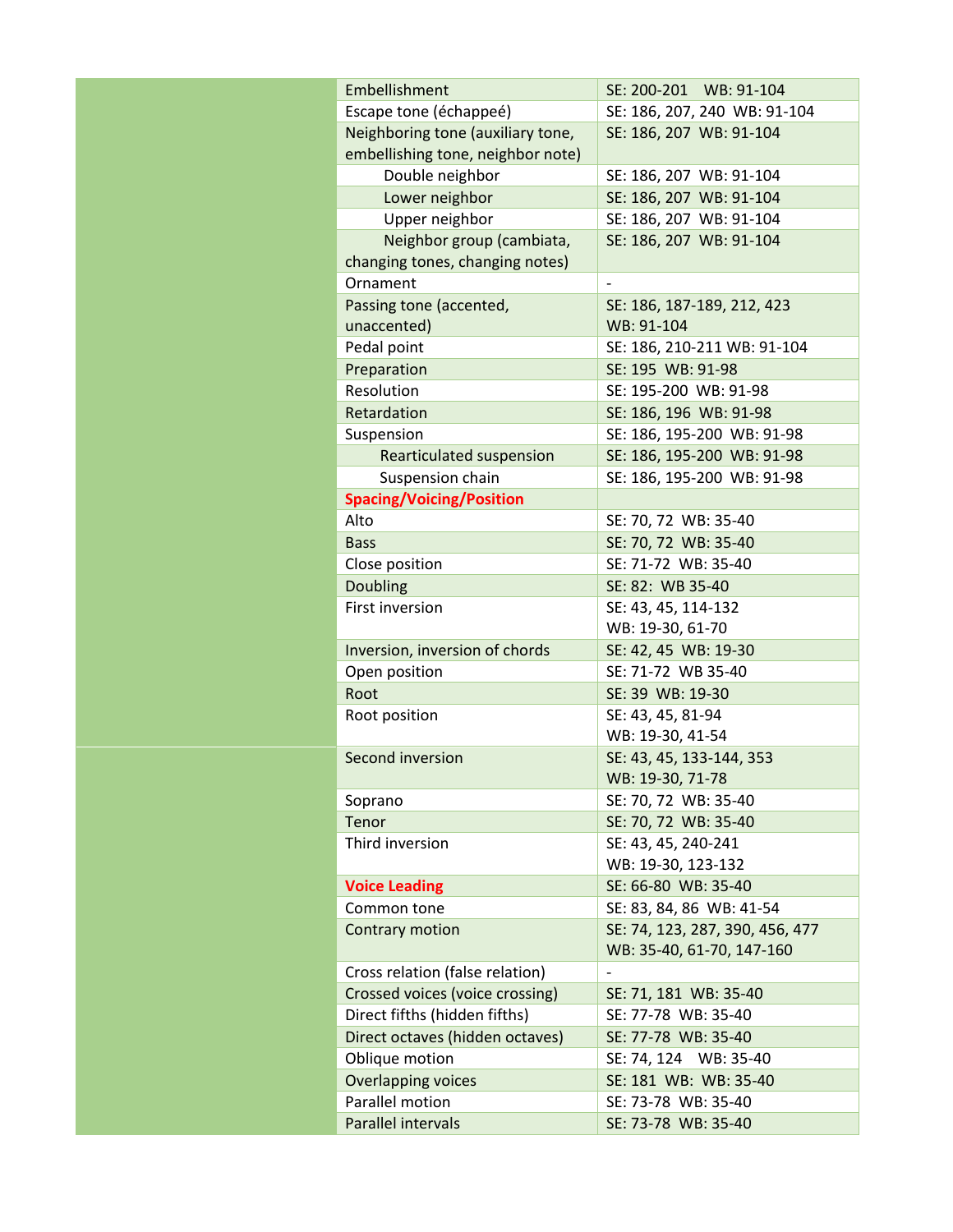| Objectionable parallels              | SE: 73-78 WB: 35-40                 |
|--------------------------------------|-------------------------------------|
| <b>Parallel fifths</b>               | SE: 73-78 WB: 35-40                 |
| Parallel octaves                     | SE: 73-78 WB: 35-40                 |
| Similar motion                       | SE: 74, 83, 123 WB: 35-40, 61-70    |
| Tendency tone                        | SE: 67, 442 WB: 35-40, 235-268      |
| Unresolved leading tone              | SE: 177, 220 WB: 87-90, 105-122     |
| Unresolved seventh                   | SE: 219 WB: 105-122                 |
| Voice exchange                       | SE: 113, 138, 451                   |
|                                      | WB: 55-60, 71-78                    |
| <b>Miscellaneous Harmonic Terms</b>  |                                     |
| Arpeggio, arpeggiation               | SE: 115-116, 134, 189-190           |
|                                      | WB: 35-40, 61-70                    |
| Chromatic                            | SE: 54, 195 WB: 31-34, 91-98        |
| Common practice style                | SE: 463 WB: -                       |
| Consonance                           | SE: 21-22, 180-181                  |
|                                      | WB 1-10, 87-90                      |
| <b>Diatonic</b>                      | SE: 54-65 WB: 31-34                 |
| Dissonance                           | SE: 21-22, 133, 174, 195, 196, 197, |
|                                      | 442                                 |
|                                      | WB: 1-10, 71-78, 87-98              |
|                                      | NB: Dissonance is present           |
|                                      | throughout virtually all musical    |
|                                      | examples.                           |
| <b>Figured bass</b>                  | SE: 44-45, 201-202                  |
|                                      | WB: 19-30, 91-98                    |
| <b>Flatted fifth</b>                 | SE: 20 WB: 1-10                     |
| Lead sheet                           | SE: 45-47, 557-558<br>WB: 19-30     |
| Picardy third                        | SE: 208, 357-358                    |
|                                      | WB: 99-104, 203-216                 |
| Resolution                           | SE: 195, 221 WB: 91-98, 105-122     |
| Compound interval                    | SE: 17 WB: 1-10                     |
| Half step (semitone)                 | SE: 4 WB: 1-10                      |
| Interval                             | SE: 16-22 WB: 1-10                  |
| Inversion, inversion of an interval  | SE: 21-22 WB: 1-10                  |
| Numerical names (i.e., third, fifth, | SE: 16 WB: 1-10                     |
| octave)                              |                                     |
| Quality or type (e.g., perfect,      | SE: 17-22 WB: 1-10                  |
| major, minor, diminished,            |                                     |
| augmented)                           |                                     |
| Tritone                              | SE: 20 WB: 1-10                     |
| Unison (prime)                       | SE: 16 WB: 1-10                     |
| Whole step (whole tone)              | SE: 4 WB: 1-10                      |
| Antiphonal                           |                                     |
| Articulation                         |                                     |
| arco                                 |                                     |
| legato                               |                                     |
| Marcato                              |                                     |
| Pizzicato                            |                                     |
| Slur                                 |                                     |
|                                      |                                     |

## **INTERVALS**

## **PERFORMANCE TERMS**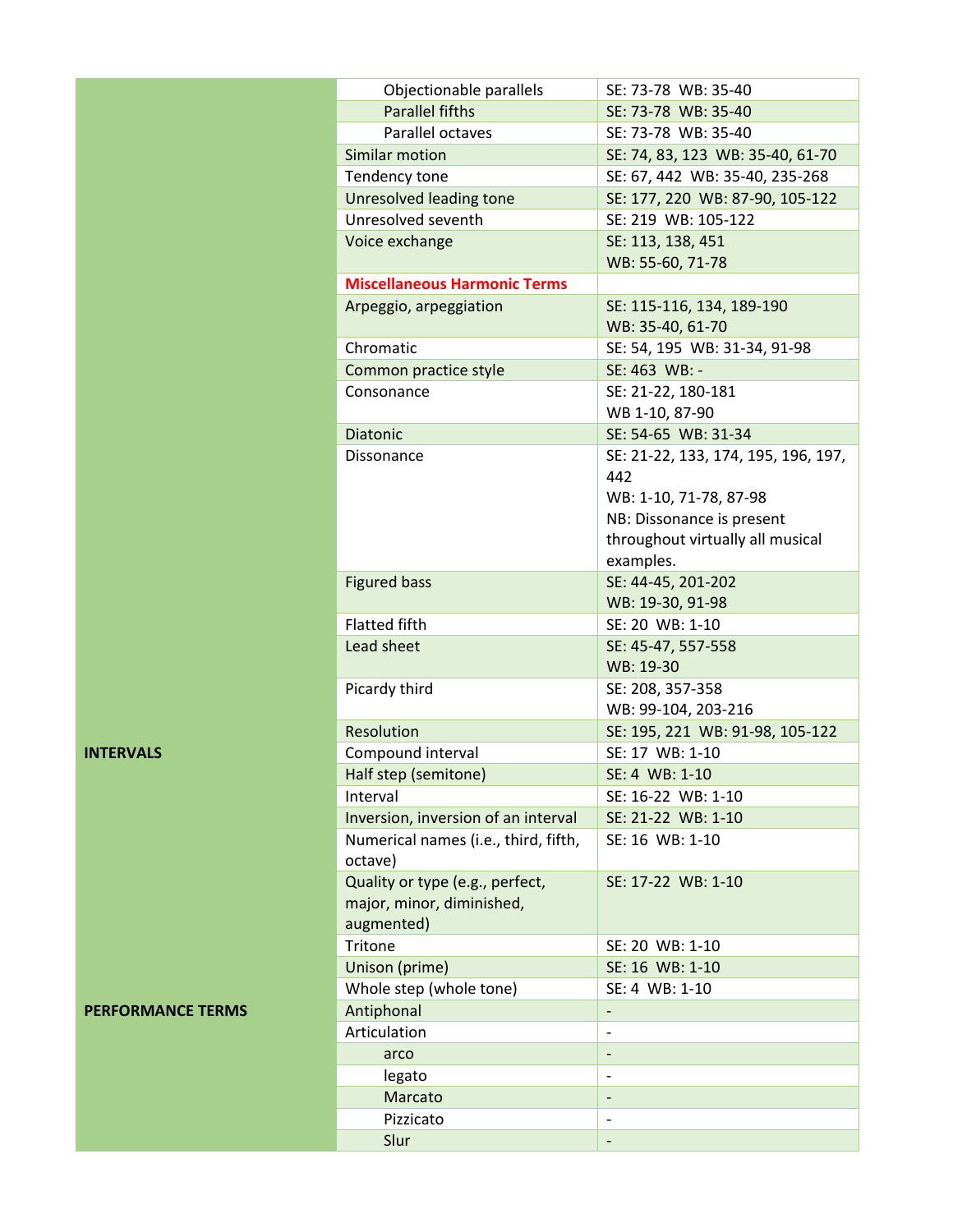|                       | Staccato                     | ÷,                                            |
|-----------------------|------------------------------|-----------------------------------------------|
|                       | Tenuto                       | $\overline{\phantom{a}}$                      |
|                       | Call and response            |                                               |
|                       | <b>Dynamics</b>              | $\qquad \qquad -$                             |
|                       | crescendo                    | $\overline{\phantom{a}}$                      |
|                       | Diminuendo                   | ÷,                                            |
|                       | Terrace dynamics             | $\overline{\phantom{a}}$                      |
|                       | Pianissimo                   | $\overline{\phantom{a}}$                      |
|                       | Piano                        | Ĭ.                                            |
|                       | Mezzo piano                  | $\qquad \qquad -$                             |
|                       | Mezzo forte                  | $\overline{a}$                                |
|                       | Forte                        | ÷,                                            |
|                       | Fortissimo                   | $\overline{\phantom{a}}$                      |
|                       | Sforzando                    | $\overline{\phantom{a}}$                      |
|                       | Improvisation, improvisatory | $\overline{\phantom{a}}$                      |
|                       | Phrasing                     |                                               |
|                       | Tempo                        | SE: 24-25 WB: 11-18                           |
|                       | Tremolo                      | $\overline{\phantom{a}}$                      |
|                       | Trill                        | $\overline{\phantom{a}}$                      |
| RHYTHM/METER/TEMPORAL | Accent                       |                                               |
| <b>ORGANIZATION</b>   |                              |                                               |
|                       | Agogic accent                | $\overline{\phantom{a}}$                      |
|                       | Dynamic accent               |                                               |
|                       | Metrical accent              | SE: 25 WB: 11-18                              |
|                       | Anacrusis (pickup; upbeat)   |                                               |
|                       | Asymmetrical meter           | SE: 493 WB: -                                 |
|                       | Augmentation                 |                                               |
|                       | <b>Bar line</b>              | SE: 27 WB: 11-18                              |
|                       | <b>Beat</b>                  | SE: 27 WB: 11-18                              |
|                       | Beat type                    | SE: 27 WB: 11-18                              |
|                       | Compound                     | SE: 27 WB: 11-18                              |
|                       | Simple                       | SE: 27 WB: 11-18                              |
|                       | Changing meter               |                                               |
|                       | Cross rhythm                 | SE: 494 WB: -                                 |
|                       | Diminution                   | $\overline{\phantom{a}}$                      |
|                       | Dot, double dot              | SE: 24, 30, 33, 496-497<br>WB: 11-18, 269-296 |
|                       | Dotted rhythm                | $\overline{\phantom{a}}$                      |
|                       | Duplet                       | SE: 33 WB: 11-18                              |
|                       | Duration                     | $\overline{\phantom{a}}$                      |
|                       | Hemiola                      | SE: 270, 492                                  |
|                       |                              | WB: 147-160, 269-296                          |
|                       | Irregular meter              |                                               |
|                       | Meter                        | SE: 25-26 WB: 11-18                           |
|                       | <b>Duple</b>                 | SE: 25-26 WB: 11-18                           |
|                       | Quadruple                    | SE: 25-26 WB: 11-18                           |
|                       | <b>Triple</b>                | SE: 25-26 WB: 11-18                           |
|                       | Note value                   | SE: 24 WB: 11-18                              |
|                       | Polyrhythm                   | SE: 494 WB: 269-296                           |
|                       |                              |                                               |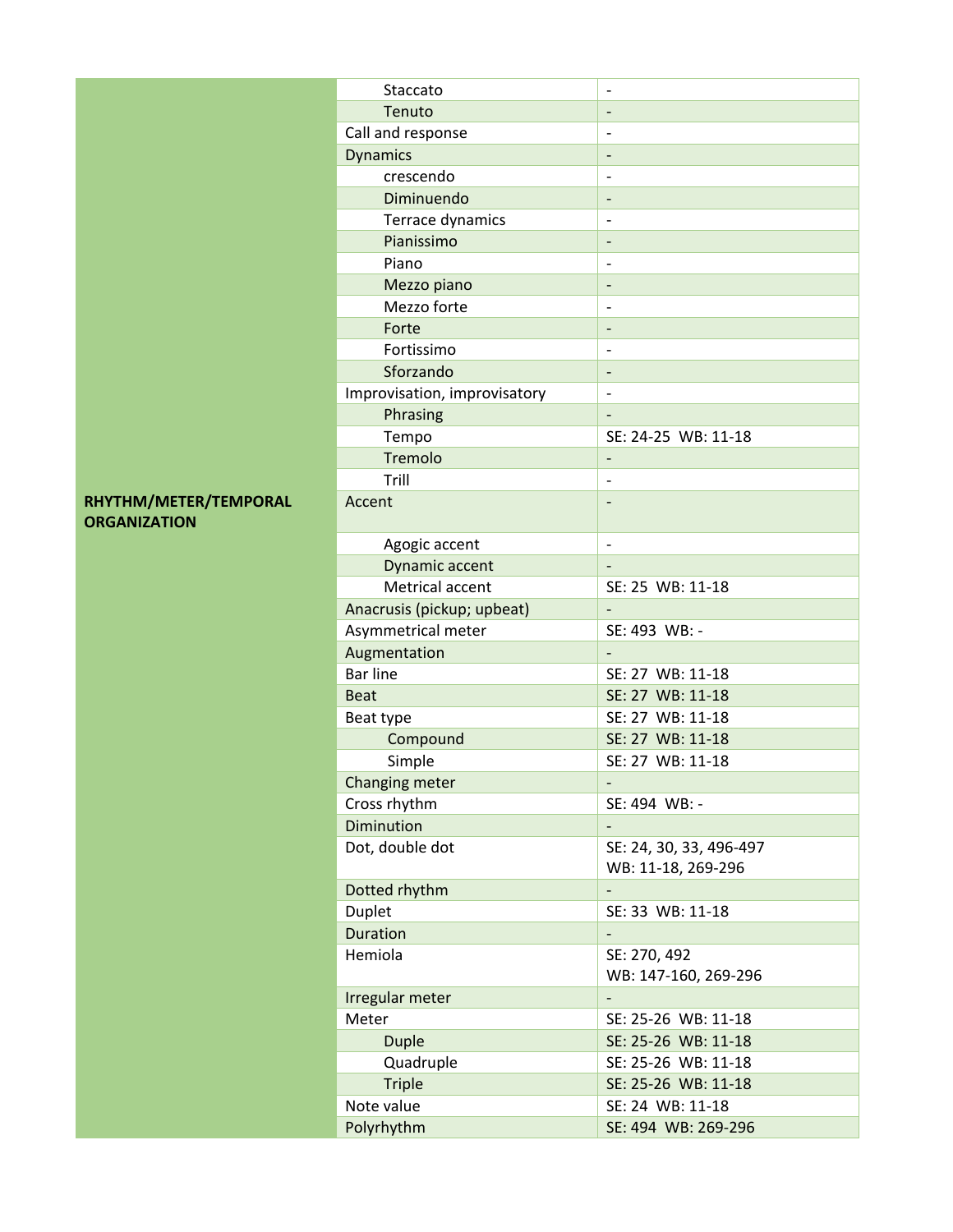|                          | Pulse                            | SE: 24-25 WB: 11-18                                             |
|--------------------------|----------------------------------|-----------------------------------------------------------------|
|                          | Rhythm                           | SE: 24-37, 492-501                                              |
|                          |                                  | WB: 11-18, 169-196                                              |
|                          | Swing rhythm                     |                                                                 |
|                          | Syncopation                      | SE: 33 WB: 11-18                                                |
|                          | Tempo                            | SE: 24-25 WB: 11-18                                             |
|                          | Tie                              | SE: 24, 33, 296-297                                             |
|                          |                                  | WB: 11-18, 269-296                                              |
|                          | Time signature (meter signature) | SE: 28-32 WB: 11-18                                             |
|                          | <b>Triplet</b>                   | SE: 33 WB: 11-18                                                |
| <b>SCALES/KEYS/MODES</b> | Accidental                       | SE: 5-7, 17, 256, 654<br>WB: 1-10, 133-146                      |
|                          | Chromatic, chromaticism          | SE: 195, 255, 423, 441-442, 449-<br>450<br>WB: 133-146, 245-268 |
|                          | Diatonic                         | SE: 54-65, 195 WB: 31-34                                        |
|                          | Key signature                    | SE: 6-10 WB: 1-10                                               |
|                          | Major                            | SE: 6-10 WB: 1-10                                               |
|                          | Minor                            |                                                                 |
|                          | Harmonic minor                   | SE: 10-13 WB: 1-10                                              |
|                          | Melodic minor,                   | SE: 10-13 WB: 1-10                                              |
|                          | ascending/descending             |                                                                 |
|                          | Natural minor (Aeolian)          | SE: 10-13 WB: 1-10                                              |
|                          | Mode                             | SE: 464-465 WB: 269-272                                         |
|                          | Ionian                           | SE: 464-465 WB: 269-272                                         |
|                          | Dorian                           | SE: 464-465 WB: 269-272                                         |
|                          | Phrygian                         | SE: 464-465 WB: 269-272                                         |
|                          | Lydian                           | SE: 464-465 WB: 269-272                                         |
|                          | Mixolydian                       | SE: 464-465 WB: 269-272                                         |
|                          | Aeolian                          | SE: 464-465 WB: 269-272                                         |
|                          | Locrian                          | SE: 464-465 WB: 269-272                                         |
|                          | Modality                         | SE: 357-361 WB: 203-216                                         |
|                          | Parallel key, parallel major or  | SE: 11, 13, 300                                                 |
|                          | minor                            | WB: 1-10, 161-176                                               |
|                          | Pentatonic                       | SE: 466-468, 479-480                                            |
|                          |                                  | WB: 269-296                                                     |
|                          | Relative key, relative major or  | SE: 11, 12, 300                                                 |
|                          | minor                            | WB: 1-10, 161-176                                               |
|                          | Scale degrees                    | SE:15-16 WB: 1-10                                               |
|                          | Tonic                            | SE:15-16 WB: 1-10                                               |
|                          | supertonic                       | SE:15-16 WB: 1-10                                               |
|                          | Mediant                          | SE:15-16 WB: 1-10                                               |
|                          | Subdominant                      | SE:15-16 WB: 1-10                                               |
|                          | Dominant                         | SE:15-16 WB: 1-10                                               |
|                          | Submediant                       | SE:15-16 WB: 1-10                                               |
|                          | Leading tone                     | SE:15-16 WB: 1-10                                               |
|                          | Tetrachord                       | SE: 5, 521, 560 WB: 1-10, 297-318                               |
|                          | Tonal                            | $\overline{\phantom{a}}$                                        |
|                          | Tonality                         | SE: xiv, 38 WB: 19-30                                           |